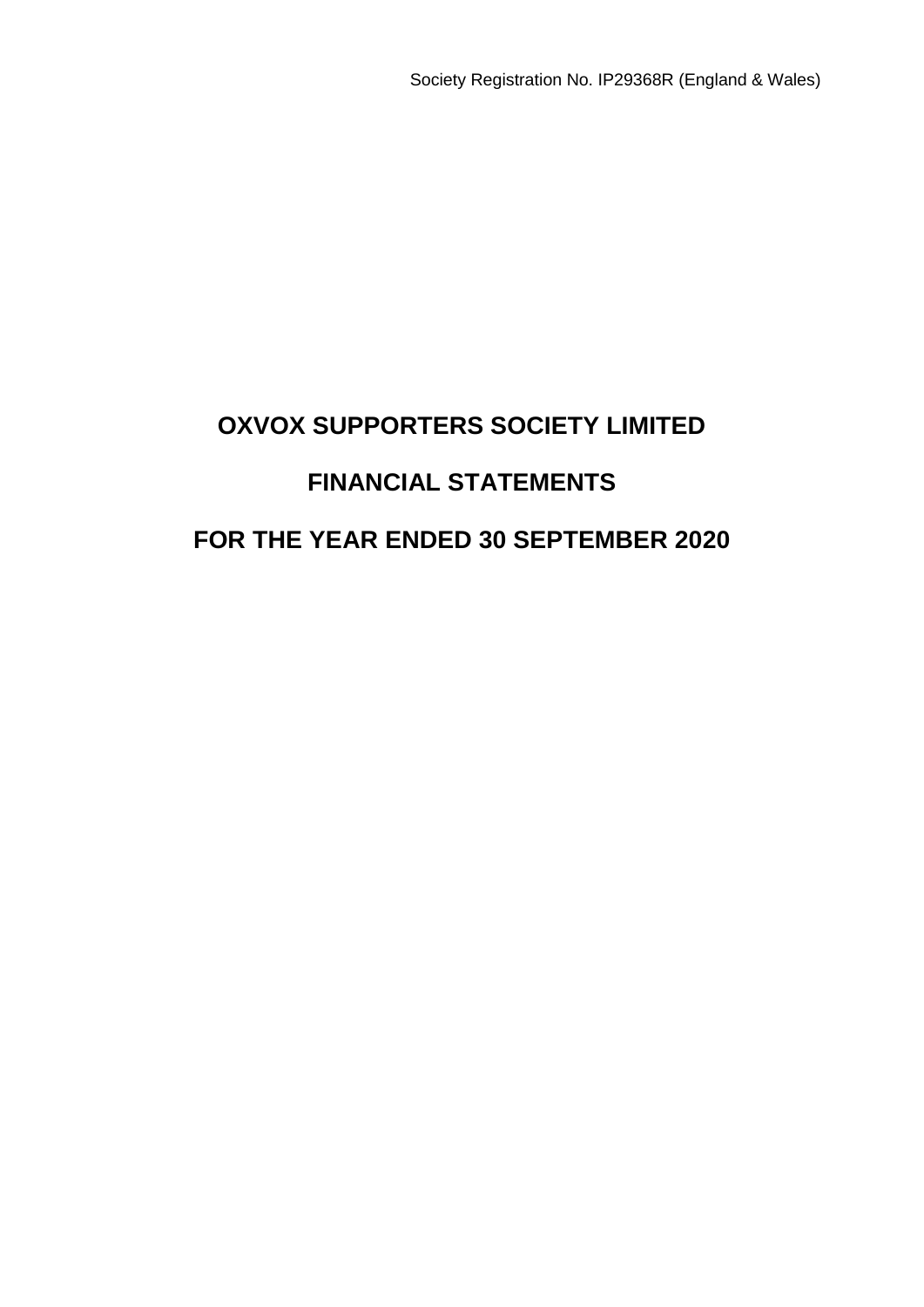# OXVOX SUPPORTERS SOCIETY LIMITED

## **Contents of the Financial Statements** for the year ended 30 September 2020

|                                   | Page |
|-----------------------------------|------|
| Independent Examiner's Report     |      |
| Income & Expenditure Account      |      |
| <b>Balance Sheet</b>              | 3    |
| Notes to the Financial Statements |      |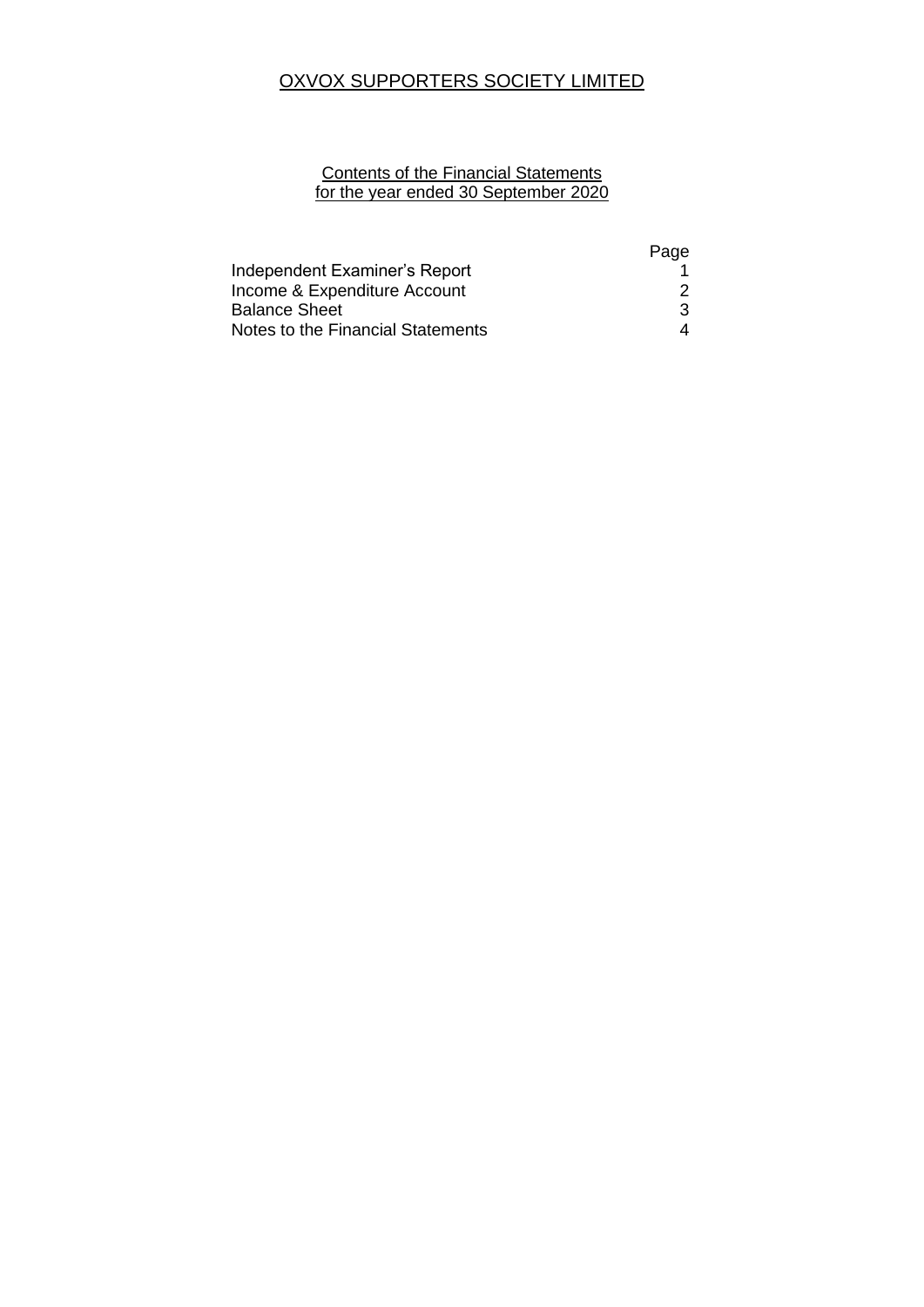## OXVOX SUPPORTERS SOCIETY LIMITED

## SOCIETY INFORMATION

Committee of Management (as at February 2021):

Ian Coleman Maurice Earp Simon Hathaway Jemma Hayward Ben Heath Trevor Lambert Paul Peros Robert Weavers Ali Wolfe

Society Registration No: IP29368R

Society Address: 41 Henley Road

Sandford – On -Thames Oxford OX4 4YW

Independent Examiner: N Bateman FCCA

Bankers: Barclays Bank PLC 30 Market Square **Witney Oxfordshire** OX28 6BJ

Solicitors: Cobbetts Ship Canal House King Street **Manchester** M2 4WB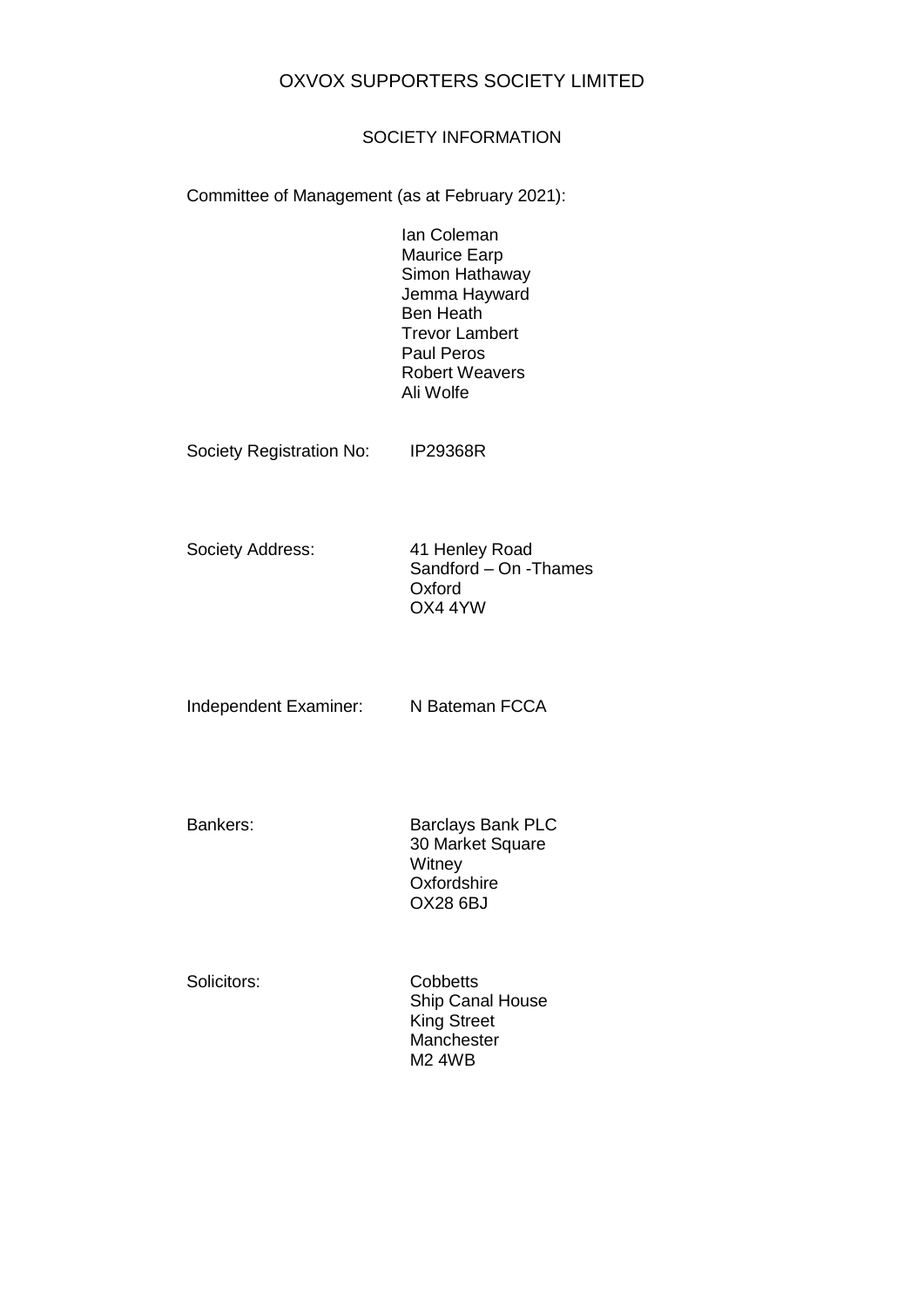## OXVOX SUPPORTERS SOCIETY LIMITED

# INDEPENDENT EXAMINER'S REPORT

To the Members of OxVox Supporters Society Limited on the accounts for the year ended 30 September 2020 set out on pages two to four.

This report is made solely to the society's members, as a body. My examination work has been undertaken so that I might state to the society's members those matters I am required to state to them in an examiner's report and for no other purpose. To the fullest extent permitted by law, I do not accept or assume responsibility to anyone other than the society and the society's members as a body, for my work, for this report, or for the opinions I have formed.

## **Respective responsibilities of Society Board Members and the Examiner**

The Society Board Members consider that an audit is not required for this year as an appropriate resolution was approved by members at the last AGM and that an independent examination is therefore appropriate.

It is my responsibility to

- a) examine the accounts;
- b) to follow the procedures laid down in the General Directions given by Supporters Direct; and
- c) to state whether any particular matters have come to my attention

## **Basis of Independent Examiner's statement**

My examination was carried out in accordance with the General Directions given by Supporters Direct. An examination includes a review of the accounting records kept by the Society and a comparison of the accounts presented with those records. It also includes consideration of any unusual items or disclosures in the accounts, and seeking explanations from the Society Board Members concerning any such matters. The procedures undertaken do not provide all the evidence that would be required in an audit, and consequently I do not express an audit opinion on the accounts.

### **Independent Examiner's statement**

In the course of my examination, no matter has come to my attention

a) which gives me reasonable cause to believe that, in any material respect, the Society Board Members have not met the requirements to ensure that:

i) proper accounting records are kept

 ii) accounts are prepared which agree with the accounting records and comply with generally accepted accounting requirements; or

b) to which, in my opinion, attention should be drawn in order to enable a proper understanding of the accounts to be reached.

Signed: **Determine** Date: 20 May 2021

Nicola Bateman (Qualification: FCCA)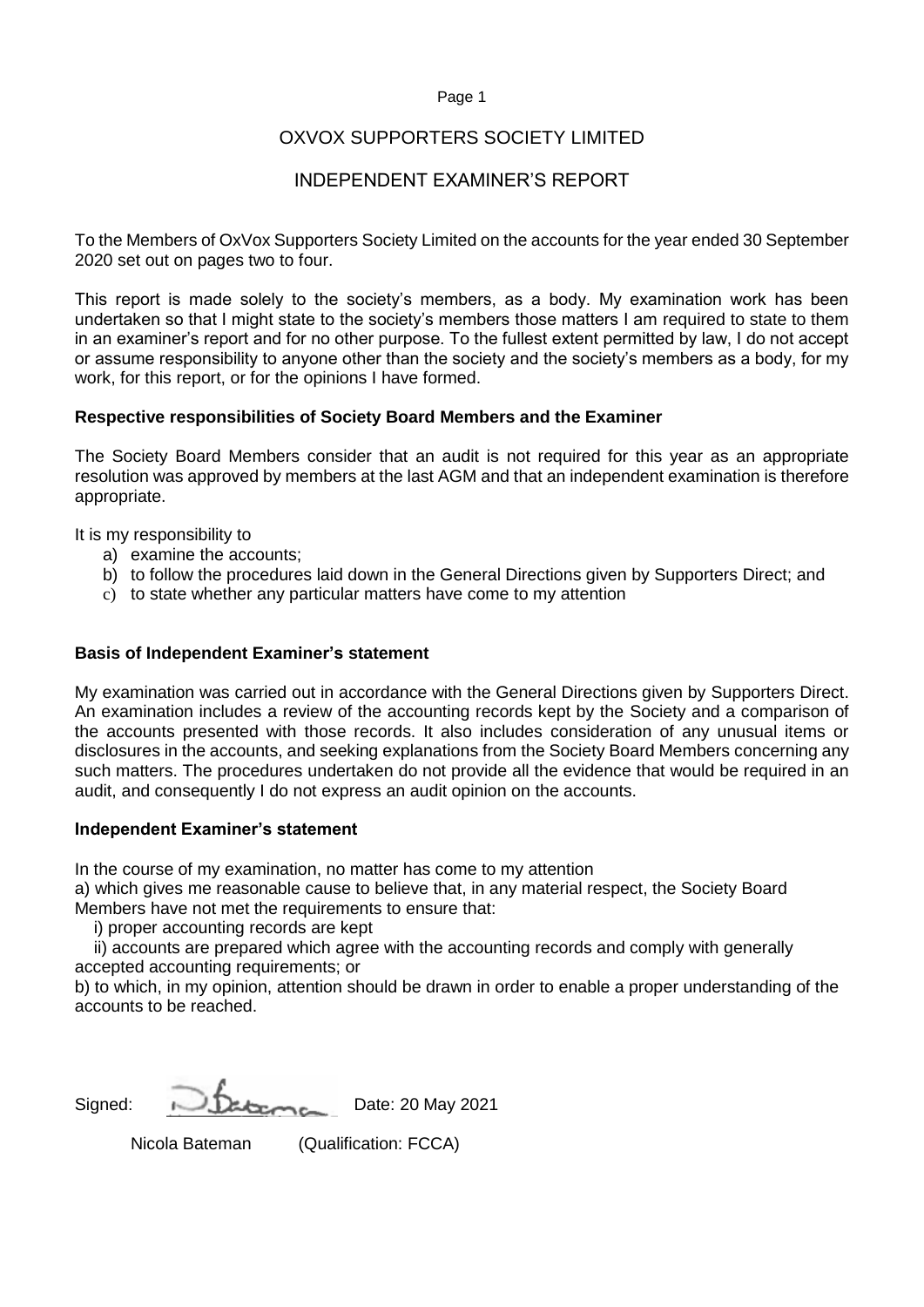# OXVOX SUPPORTERS SOCIETY LIMITED

# INCOME AND EXPENDITURE ACCOUNT

# FOR YEAR ENDED 30 SEPTEMBER 2020

|                                                  | 30.09.20 |       | 30.09.19  |       |
|--------------------------------------------------|----------|-------|-----------|-------|
|                                                  | £        | £     | £         | £     |
| <b>Turnover</b>                                  |          |       |           |       |
| Jim Smith Stand Mural–fans' donations            | 5,660    |       |           |       |
| Membership fees                                  | 3,542    |       | 2,768     |       |
| Jim Smith surfer - fans' donations               | 450      |       |           |       |
| Jim Smith surfer - players' donations            | 200      |       |           |       |
| Interest received                                | 7        |       | 12        |       |
| Corporate sponsorship                            |          |       | 776       |       |
| F Tutty donations                                |          |       | 409       |       |
| <b>Badge Sales</b>                               | 8        |       |           |       |
| Donations                                        |          |       | 8         |       |
|                                                  |          |       |           |       |
|                                                  |          | 9,867 |           | 3,973 |
| <b>Expenditure</b>                               |          |       |           |       |
| <b>Jim Smith Stand Mural</b>                     | 6,224    |       |           |       |
| Jim Smith surfer                                 | 1,000    |       |           |       |
| Membership software package                      | 504      |       | 504       |       |
| Blue Plaque - Britannia Arms                     | 502      |       |           |       |
| Printing, post and stationery                    | 277      |       | 290       |       |
| Miscellaneous, incl. PayPal charges              | 186      |       | 172       |       |
| <b>Survey Monkey fees</b>                        | 152      |       |           |       |
| Membership cards                                 | 99       |       | 424       |       |
| <b>Meeting Expenses</b>                          | 25       |       | 275       |       |
| <b>Badges</b>                                    |          |       | 1,000     |       |
| F Tutty fundraiser                               |          |       | 409       |       |
| F Tutty OxVox donation                           |          |       | 150       |       |
| Sponsorship (Nico Jones)                         |          |       | 300       |       |
| Roller banners                                   |          |       | 166       |       |
|                                                  |          |       | 167       |       |
| Registration fees etc.<br>Children's match packs |          |       |           |       |
|                                                  |          |       | 100<br>39 |       |
| Web space                                        |          |       |           |       |
|                                                  |          | 8,970 |           | 3,996 |
| <b>Operating excess income/(loss)</b>            |          | 897   |           | (23)  |
|                                                  |          | ===== |           | ===== |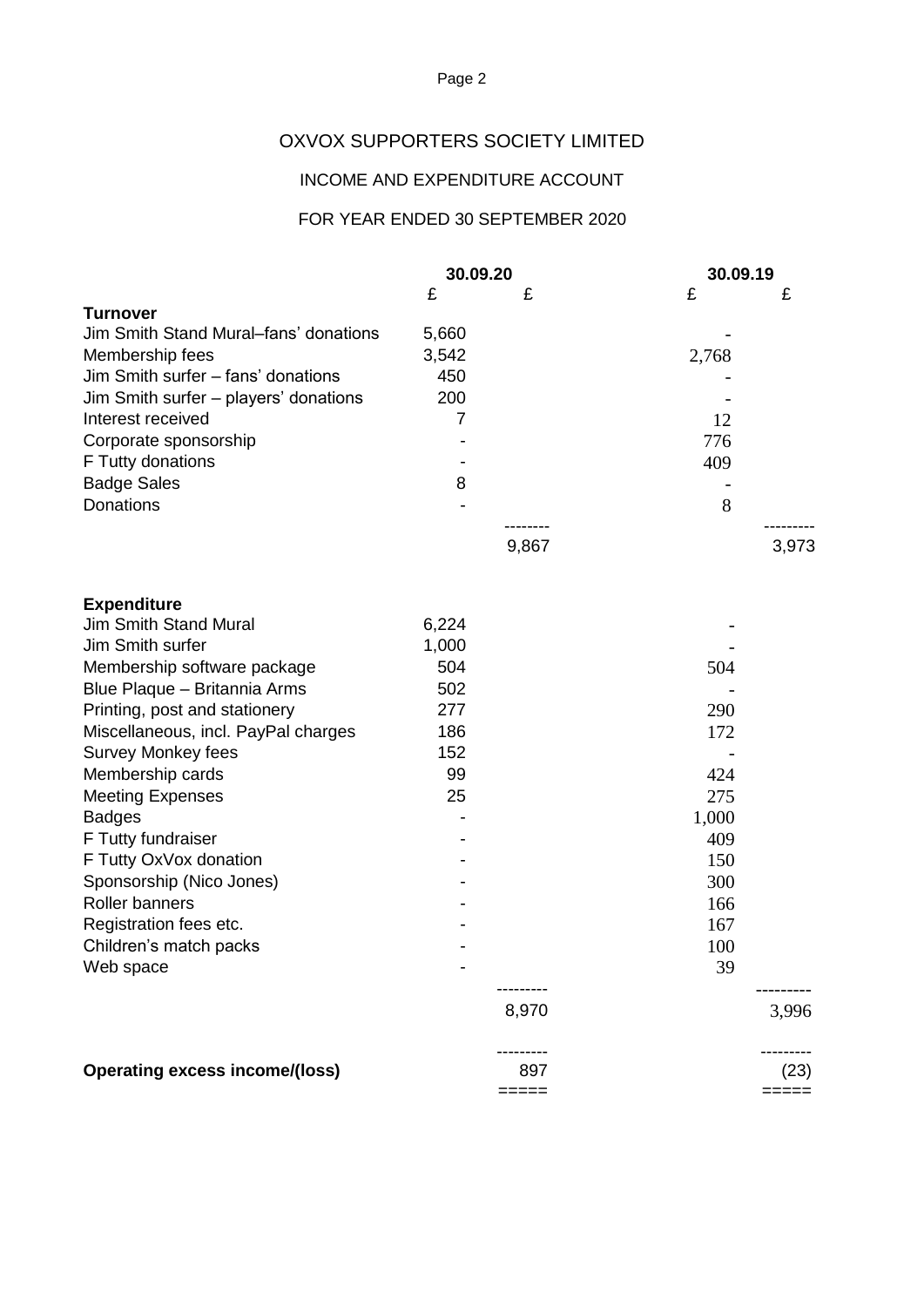# OXVOX SUPPORTERS SOCIETY LIMITED

# BALANCE SHEET AS AT 30 SEPTEMBER 2020

|                                                                 | <b>Notes</b> | 30.09.20<br>£   | 30.09.19<br>£  |
|-----------------------------------------------------------------|--------------|-----------------|----------------|
| <b>CURRENT ASSETS</b><br>Debtors and prepayments                |              |                 |                |
| Cash at bank                                                    |              | 14,613          | 19,103         |
|                                                                 |              | 14,613          | 19,103         |
| <b>CREDITORS</b><br>Amounts falling due within one year         | 3            | $\mathbf 0$     | 50             |
| <b>TOTAL ASSETS LESS CURRENT</b><br><b>LIABILITIES</b>          |              | 14,613          | 19,053         |
| Accruals and deferred income<br>Jim Smith Mural deferred Income | 4            | 3,728           | 3,303<br>5,750 |
|                                                                 |              | 10,885<br>===== | 10,000         |
| <b>CAPITAL AND RESERVES</b><br>Share capital                    |              | 898             | 910            |
| General reserve                                                 |              | 9,987           | 9,090          |
| <b>Shareholders' funds</b>                                      |              | 10,885          | 10,000         |
|                                                                 |              | $=====$         |                |

The financial statements were approved by the Board in May 2021 and were signed by:

P Peros T Lambert Chairman Treasurer